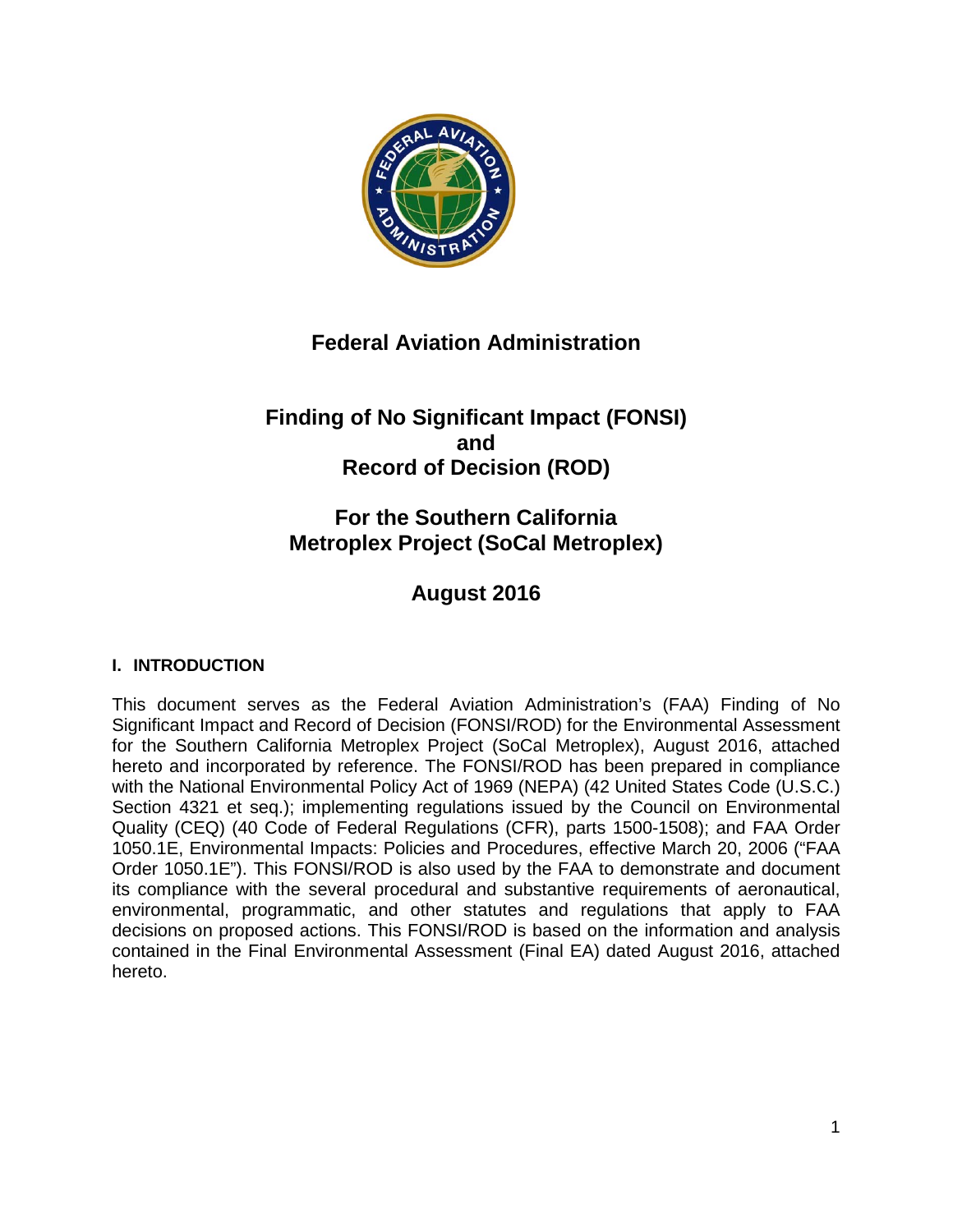This FONSI/ROD:

- Documents the FAA's findings that the SoCal Metroplex Project will not have significant environmental impacts and explains the basis for those findings; and,
- Approves certain Federal actions associated with the implementation of the Proposed Action. Implementation of the Proposed Action will result in no airportrelated development, land acquisition, construction, or other ground disturbance activities.

In approving the SoCal Metroplex Project, the FAA has considered 49 U.S.C. § 40101(d)(4), which gives the FAA various responsibilities and holds it accountable for controlling the use of navigable airspace and regulating civil and military operations in that airspace in the interest of safety and efficiency. Consideration has been given to 49 U.S.C. § 40103(b)(2), which authorizes the FAA Administrator to prescribe air traffic rules and regulations governing the flight, navigation, protection, and identification of aircraft, as well as those ensuring the efficient utilization of navigable airspace. 49 U.S.C. § 40103(b)(2) directs the FAA Administrator to ensure the protection of persons and property on the ground by prescribing rules for safe altitudes of flight and rules for the prevention of collisions between aircraft, between aircraft and land or water vehicles, and between aircraft and airborne objects.

The FAA has given careful consideration to the aviation safety and operational objectives of the SoCal Metroplex Project and considered various aeronautical factors and judgments presented. The FAA identified the need to enhance efficiency in the national air transportation system and the potential environmental impacts of the Project.

# **II. BACKGROUND**

The FAA is in the process of implementing the Next Generation Air Transportation System (NextGen), the FAA's plan to modernize the National Airspace System (NAS) through 2025. NextGen is a complex program intended to develop and implement new technologies, while integrating existing technologies and adapting the air traffic management system to a new way of operating. NextGen represents an evolution from an air traffic control system that is a primarily ground-based system to a system that is satellite-based and will allow the FAA to guide and track air traffic more precisely and efficiently. To achieve NextGen goals, the FAA is implementing new Area Navigation (RNAV) and Required Navigation Performance (RNP) air traffic routes and instrument procedures, which include RNAV Standard Instrument Departures (SIDs), RNAV Standard Terminal Arrival Routes (STARs), and RNAV Standard Instrument Approach Procedures (SIAPs) that use emerging technologies and aircraft navigation capabilities. The implementation of RNAV and RNP procedures enables the use of other Performance Based Navigation (PBN) technology in the NAS, and facilitates more efficient procedures such as Optimized Profile Descents (OPD) and Optimized Profile Climbs (OPC). The Metroplex Initiative is considered a mid-term implementation step in the overall process of transitioning to the NextGen system. The FAA intends to design and implement RNAV procedures that will take advantage of the technology readily available in the majority of aircraft as part of the Metroplex initiative. The Metroplex initiative specifically addresses airspace congestion, airports in close geographical proximity, and other limiting factors that reduce efficiency in busy Metroplex airspace. Efficiency is improved by expanding the implementation of RNAV-based standard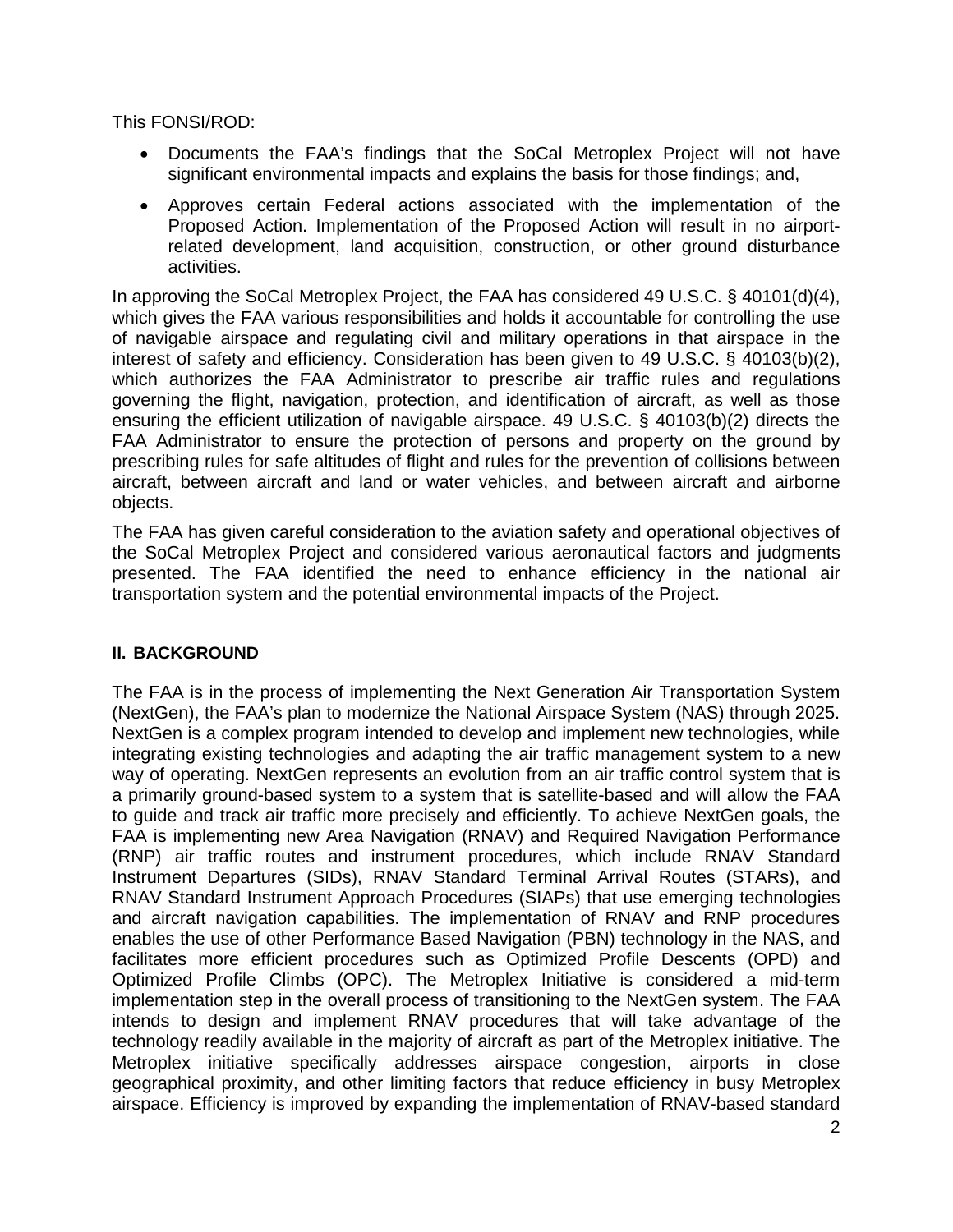instrument procedures and connecting the routes defined by the standard instrument procedures to high and low altitude RNAV routes. Efficiency would also be increased by taking advantage of RNAV to maximize the use of the limited airspace in congested Metroplex environments.

The SoCal Metroplex Project is intended to address specific issues related to the efficient flow of traffic into and out of the Southern California Metroplex. A "Metroplex" is a geographic area that includes several commercial and general aviation airports in close proximity serving a large metropolitan area.

## **III. PROPOSED ACTION**

The Proposed Action consists of development of standard air traffic procedures to enhance efficient handling and movement of air traffic, while maintaining safety, into and out of the Southern California Metroplex airspace. The Proposed Action includes:

- 37 new RNAV STARs
- 41 new RNAV SIDs
- 1 revised No Action RNAV STAR
- 8 revised No Action RNAV SIDs
- 3 revised and 21 maintained No Action conventional STARs
- 1 revised and 41 maintained No Action conventional SIDs
- 21 RNP approaches
- 2 Localizer-Performance with Vertical guidance (LPV) approaches

The Proposed Action considered in this study would include the implementation of optimized RNAV SID, STAR, RNP, and LPV procedures that would improve upon existing procedures. The primary components of the Proposed Action are, to the extent possible, redesigned standard instrument arrival and departure procedures that more efficiently serve the Southern California Metroplex Airports and (1) improve the flexibility in transitioning traffic between enroute and terminal airspace and between terminal airspace area and the runways; (2) improve the segregation of arrivals and departures in terminal and enroute airspace; and, (3) improve the predictability in transitioning traffic between enroute and terminal airspace and between terminal airspace and the runway environment. The optimized RNAV procedures would provide vertical navigation, allowing the aircraft to climb to or descend from cruise altitude into the Southern California Metroplex with reduced pilotcontroller communications and fewer inefficient level flight segments. Chapter 3 of the EA provides details on the Proposed Action.

Implementation of the Proposed Action would not require any ground disturbance or development of facilities, nor would it require local or state action. The Proposed Action consists only of procedural changes intended to improve operational efficiency, increase flight path predictability, and reduce required controller-pilot voice communication. Therefore, implementation of the Proposed Action would not increase the number of aircraft operations in the Southern California Metroplex airspace when compared to the No Action Alternative.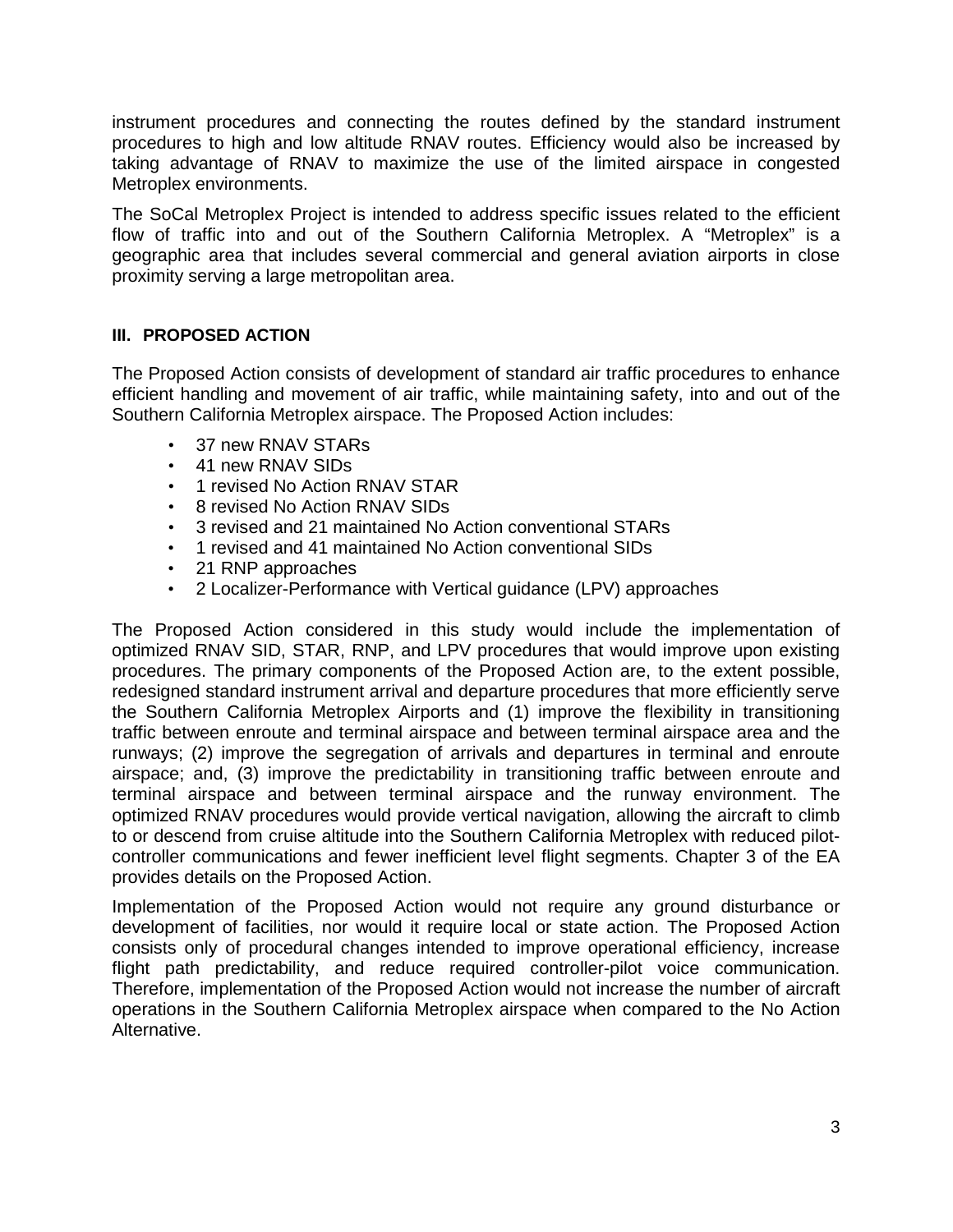# **IV. PURPOSE AND NEED FOR THE PROPOSED ACTION**

The SoCal Metroplex Project consisted of a Study Team phase, which analyzed the Southern California Metroplex operational challenges and explored opportunities to optimize air traffic procedures therein. The Study Team concluded that the Southern California Metroplex is inefficient due to the existing aircraft flight procedures. At the time the Study Team concluded their efforts in November 2011, 73 of the 96 SID/STAR procedures in the Southern California Metroplex were "conventional" procedures that use older ground-based navigational aid (NAVAID) technology. The Study Team concluded that efficiency in the Southern California Metroplex can be substantially increased by updating many existing conventional procedures with RNAV procedures. The Study Team materials reflect three key factors as causes of inefficiencies in the Southern California Metroplex:

- Lack of flexibility in the efficient transfer of traffic between enroute and terminal airspace;
- Complex converging route and/or procedure interactions; and,
- Lack of predictability in the efficient transfer of traffic between enroute and terminal airspace.

These three factors demonstrate the need for the Proposed Action.

The purpose of the Proposed Action is to take advantage of the benefits of PBN by optimizing RNAV procedures that will help improve the efficiency of the airspace in the Southern California Metroplex. The Proposed Action would address the three key factors causing the inefficiencies in the airspace and improve the efficiency of air traffic operations through improved flexibility in transitioning traffic between enroute and terminal airspace and between terminal airspace area and the runways, improving the segregation of arrivals and departures in terminal and enroute airspace, and improving the predictability in transitioning traffic between enroute and terminal airspace and between terminal airspace and the runway environment. Optimizing RNAV procedures will also comply with direction issued by Congress in the Modernization and Reform Act of 2012 (P.L. 112-095).

# **V. ALTERNATIVES**

The following provides a summary of the alternatives development process and alternatives considered. Further details are available in Chapter 3 of the EA.

*Identification and Evaluation of Potential Alternatives* – In August 2011, the SoCal Metroplex Study Team began work to define operational inefficiencies in the Southern California Metroplex and to identify potential solutions. The Study Team included experts from the Air Traffic Control (ATC) system for the Southern California Metroplex. The work completed was intended to provide a guide for later design efforts by the Design and Implementation (D&I) Team. The Study Team held a series of outreach meetings with local facilities (e.g., ATC), airspace users (e.g., pilots), and aviation industry representatives to learn more about the challenges of operating in the Southern California Metroplex. These meetings helped identify operational challenges associated with existing procedures and potential solutions that would increase efficiency in the Southern California Metroplex airspace. The Study Team identified several PBN-based solutions that would result in increased efficiency in the Southern California Metroplex. The modifications proposed were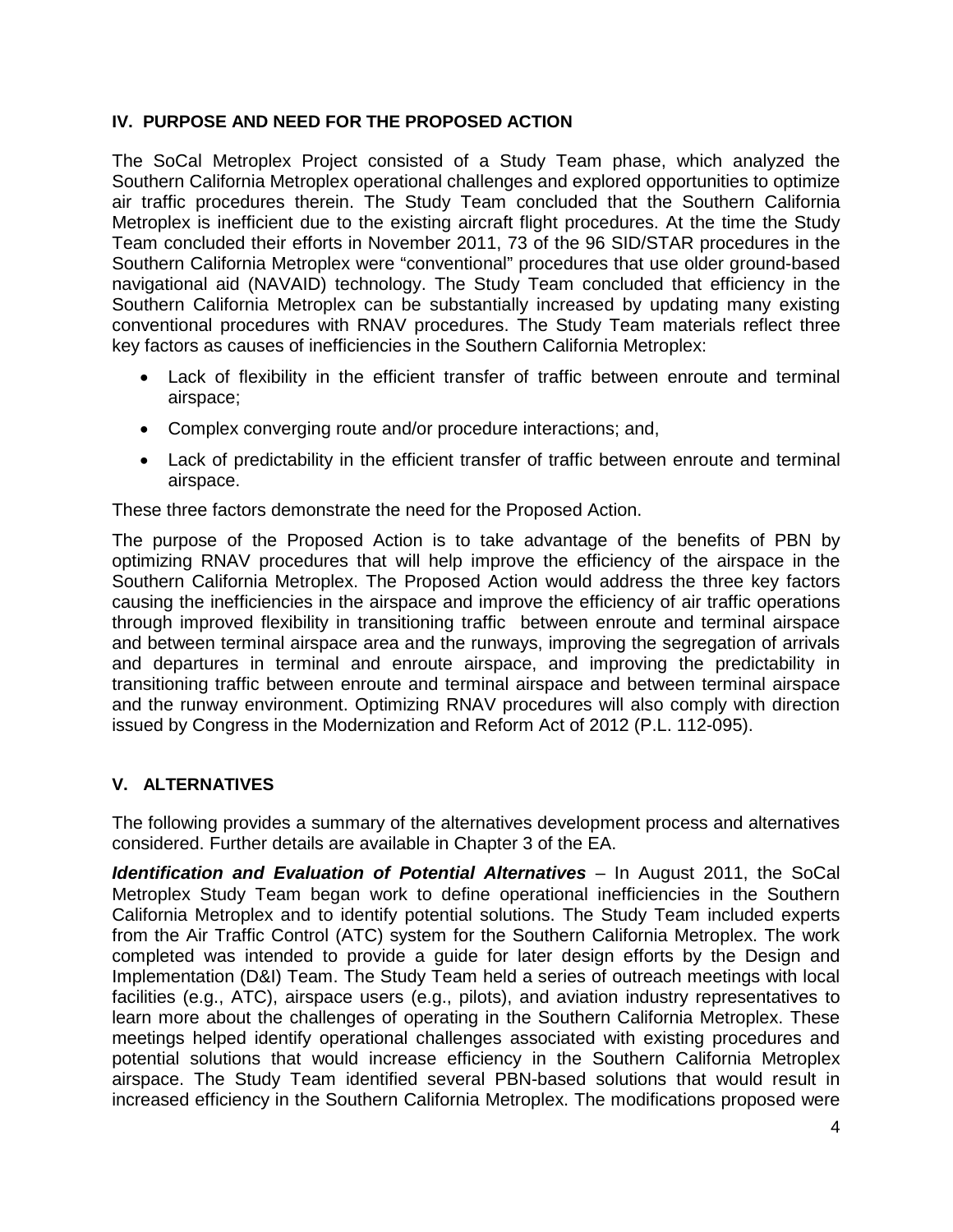conceptual in nature and did not include a detailed technical assessment, which was reserved for the D&I Team to conduct. Following completion of the Study Team's Final Report in November 2011, the D&I Team began work on the procedure designs. First, the Study Team proposals were prioritized based on complexity, interdependencies with other procedures, and degree of potential benefit to the Metroplex. Second, the D&I Team divided into workgroups to further develop and refine the Study Team proposals into preliminary designs. Finally, the preliminary designs were brought to the whole D&I Team for review and modification, if necessary. In developing the proposed procedures, the D&I Team was responsible for following regulatory and technical guidance as well as meeting criteria and standards in three general categories: RNAV design criteria and Air Traffic Control regulatory requirements, operational criteria, and safety factors.

To ensure that procedures included in the Proposed Action were viable, the D&I team undertook validation exercises that further refined the procedures. The D&I Team relied upon stakeholder input, design solution tools (e.g., design and testing software), and the criteria described above to meet several final design milestones. The D&I team undertook validation exercises that further refined the procedures to ensure they were viable, taking into account the limitations imposed by mountainous terrain, Class Bravo airspace, and Special Use Airspace. (See Section 1.3.2 of the EA for further discussion of airspace constraints in the Southern California Metroplex). The D&I Team also considered existing noise abatement procedures (required or voluntary) for IFR-filed operations, and made an effort to design procedures that complied with the existing noise abatement procedures. Wherever possible the D&I Team also designed Proposed Action procedures that would remain within existing historical flight tracks. As a result of these considerations, many procedures included in the Proposed Action have undergone several iterations as they were refined to meet safety and efficiency requirements and represent the final version of the procedure considered. In addition, the D&I Team considered public comments on the Draft EA to determine if refinements could be made to address environmental concerns while still meeting the Purpose and Need. The final procedure designs have been brought forward in this EA as the Proposed Action alternative.

*Alternatives Analyzed in the EA* – In addition to the Proposed Action (described above), the EA also analyzed the No Action Alternative. Under the No Action Alternative, the FAA would maintain 86 existing arrival and departure procedures for the Southern California Metroplex. The 86 published SIDs and STARs serving the SoCal Metroplex Study Airports that comprise the No Action Alternative include:

- 13 RNAV SIDs
- 6 RNAV STARs
- 43 conventional (i.e., non-RNAV) SIDs
- 24 conventional (i.e., non-RNAV) STARs

The existing conventional and RNAV arrival and departure procedures would remain as is, subject to minor periodic reviews and revisions in response to changes in the operational environment (i.e., magnetic variation changes; obstruction surveys, aircraft capabilities, and changes in FAA Air Traffic Control regulations). The No Action Alternative would not implement the specific procedures designed as part of the SoCal Metroplex Project.

The No Action Alternative would not meet the Purpose and Need for the Project. It would not improve the efficiency of the airspace nor address any of the three key causal factors for airspace inefficiency.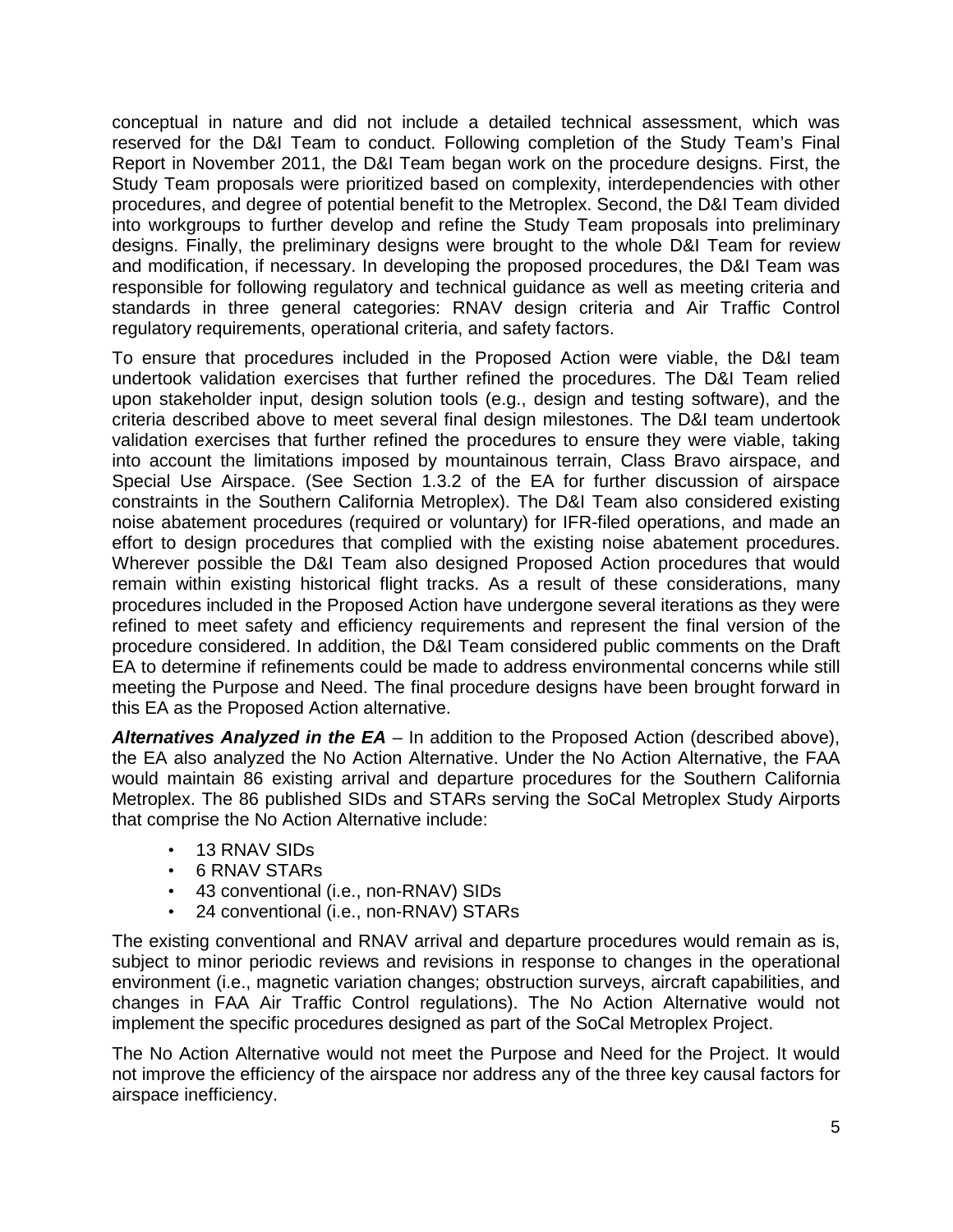### **VI. AFFECTED ENVIRONMENT**

The General Study Area for this Project includes the geographic area in which natural resources and the human environment are potentially affected by the Proposed Action and its reasonable alternative. Paragraph 14.5e of Appendix A to FAA Order 1050.1E requires consideration of impacts of airspace actions from the surface to 10,000 feet AGL, if the study area is larger than the immediate area around an airport or involves more than one airport. Policy guidance issued by the FAA Program Director for Air Traffic Airspace Management states that for air traffic project environmental analyses, noise impacts should be evaluated for proposed changes in arrival procedures between 3,000 and 7,000 feet AGL and departure procedures between 3,000 and 10,000 feet AGL for large civil jet aircraft weighing over 75,000 pounds.

In developing the General Study Area, the FAA collected radar data from flight paths in the Southern California Metroplex. The General Study Area was designed to capture all Instrument Flight Rule (IFR) flight plan-filed (IFR-filed) flight paths identified in the radar data collected for the preparation of the EA, as well as the designed Proposed Action routes out to the point at which 95 percent of aircraft are at or above 10,000 feet AGL for departures and at or above 7,000 feet AGL for arrivals, accounting for the terrain in and around the Southern California Metroplex. The lateral extent of the General Study Area was concisely defined to focus on areas of traffic flow.

The resulting General Study Area is depicted on Exhibit 4-1 in the EA and includes all or portions of nine counties. Detailed information regarding the affected environment with respect to each relevant impact category is presented in Chapter 4 in the EA.

The SoCal Metroplex General Study Area encompasses 21 airports (referred to in the EA as the Study Airports):

- **Study Airports**
	- o Bob Hope Airport (Burbank) (BUR)
	- o John Wayne-Orange County Airport (SNA)
	- o Los Angeles International Airport (LAX)
	- o Bermuda Dunes Airport (UDD)
	- o Brown Field Municipal Airport (SDM)
	- o Camarillo Airport (CMA)
	- o Gillespie Field Airport (SEE)
	- o Jacqueline Cochran Regional Airport (TRM)
	- o McClellan-Palomar Airport (CRQ)
	- o Miramar Marine Corps Air Station (NKX)
	- o Montgomery Field Airport (MYF)
- o Long Beach Airport (Daugherty Field) (LGB)
- o Ontario International Airport (ONT)
- o San Diego International Airport (SAN)
- o North Island Naval Air Station (Halsey Field) (NZY)
- o Oxnard Airport (OXR)
- o Palm Springs International Airport (PSP)
- o Naval Air Station Point Mugu (NTD)
- o Santa Barbara Municipal Airport (SBA)
- o Santa Monica Municipal Airport (SMO)
- o Van Nuys Airport (VNY)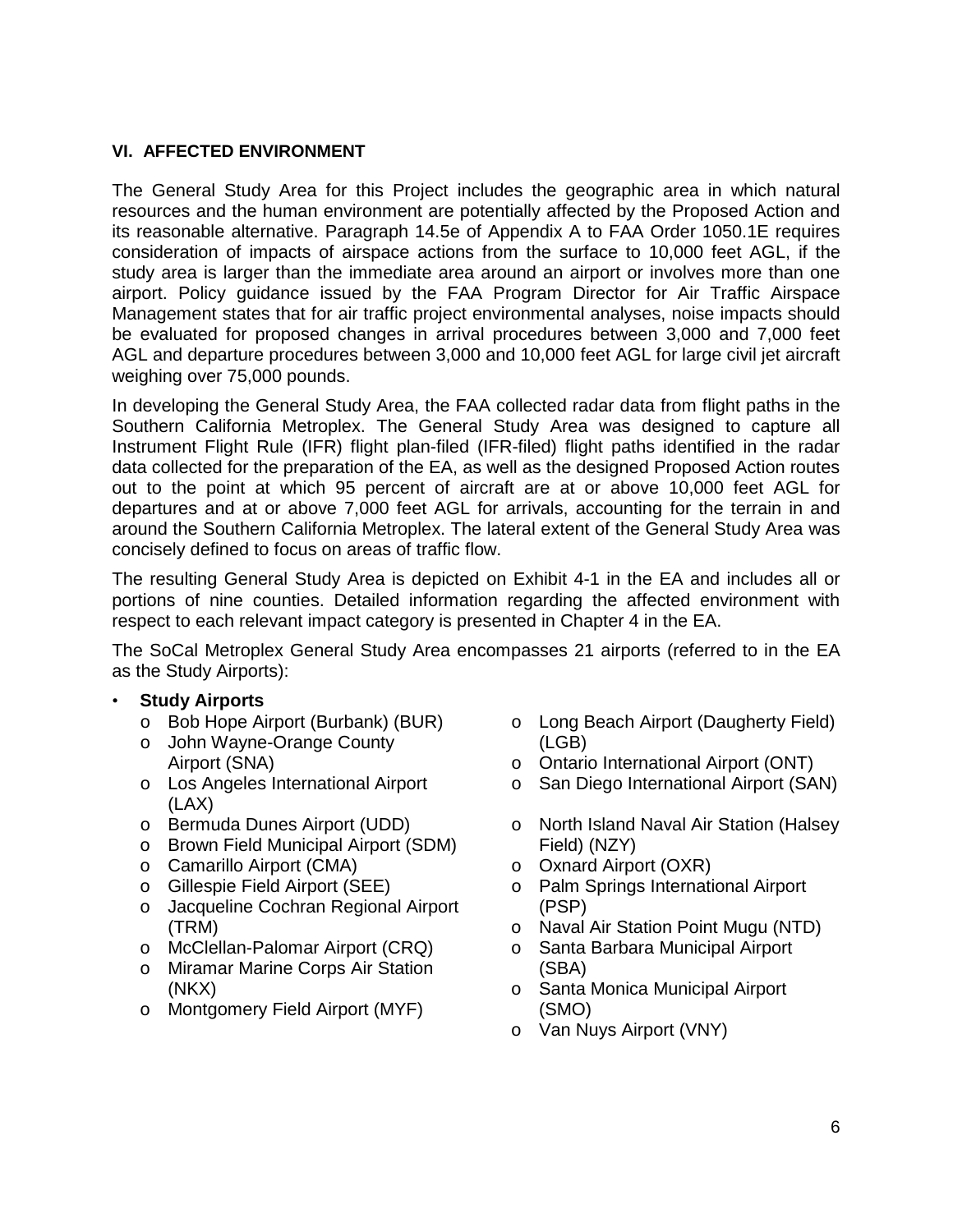# **VII. ENVIRONMENTAL CONSEQUENCES**

The FAA analyzed the potential environmental impacts that could result from implementation of the Proposed Action as well as the impacts associated with the No Action Alternative on all relevant environmental impact categories specified in FAA Order 1050.1E. The FAA evaluated both alternatives for conditions in 2016, the first year of implementation of the optimized air traffic procedures under the Proposed Action, and 2021, five years after expected implementation of the Proposed Action.

The Proposed Action would not involve land acquisition, physical disturbance, or construction activities and, therefore, would not affect certain environmental impact categories. The following unaffected environmental resource categories and sub-categories would remain unaffected because either the resource does not exist within the General Study Area or it would not be affected by the activities associated with the Proposed Action:

- Coastal Resources
- Construction Impacts
- Farmlands
- Fish, Wildlife, and Plants (Fish and Plants sub-categories only)
- Floodplains
- Hazardous Materials, Pollution Prevention, and Solid Waste Light Emissions and Visual Impacts
- Natural Resources and Energy Supply (Natural Resources sub-category only)
- Socioeconomic Impacts, Environmental Justice, and Children's Environmental Health and Safety Risks (Socioeconomic Impacts and Children's Environmental Health and Safety Risks sub-categories only)
- Water Quality
- Wetlands
- Wild and Scenic Rivers

The Proposed Action would not cause changes in patterns of population movement or growth, public service demands, or business and economic activity. The Proposed Action does not involve construction or other ground-disturbing activities that would involve the relocation of people or businesses. The Proposed Action does not include the construction of airport facilities that would result in or induce an increase in operational capacity. Thus, the Proposed Action would not result in Secondary or Induced impacts.

Those environmental impact categories that could potentially be affected by the Proposed Action are discussed below:

### **Noise**

As required by FAA Order 1050.1E, the Noise Integrated Routing System (NIRS) was used to model the noise impacts for the SoCal Metroplex Project because the project involves a study area larger than the immediate vicinity of an airport, incorporates more than one airport, and includes actions above 3,000 feet AGL. The FAA applied its criteria of significance – an increase of 1.5 dB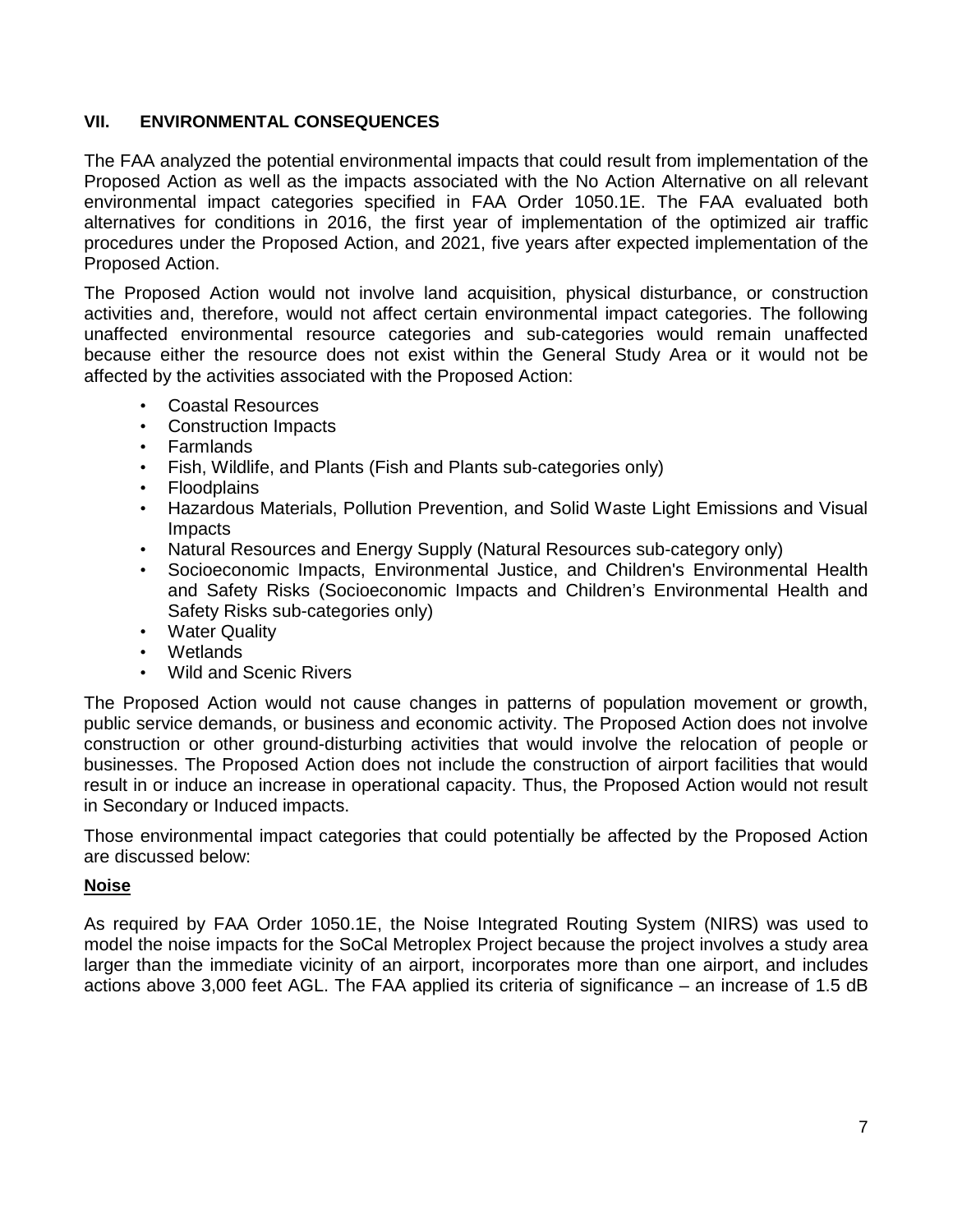$DNL<sup>1</sup>$  or more on any noise sensitive area within areas exposed to 65 dB DNL or higher – to determine whether the Project would result in a significant noise impact. Noise was analyzed for both the Proposed Action and the No Action Alternative during the year in which implementation of the Proposed Action would be initiated (2016) and a five-year look-ahead (2021).

The NIRS model computed DNL exposure values at three sets of data points throughout the General Study Area:

- 1. United States Census Bureau population census block centroids (center point of a census block);
- 2. Unique points representing certain specific cultural resources and areas potentially protected under Section 4(f) of the Department of Transportation Act (DOT Act) [49 U.S.C. § 303(c)] and historic properties protected under Section 106 of the National Historic Preservation Act (NHPA)(16 U.S.C. § 470 *et seq.*) and,
- 3. A uniform grid covering the General Study Area (using 0.5 nautical mile spacing) to document aircraft DNL exposure levels at potential noise sensitive locations that were not otherwise identified.

The results identified the differences in DNL noise exposure between the two alternatives (Proposed Action compared to No Action Alternative) to determine if implementing the Proposed Action would result in significant noise impacts. The analysis identified any DNL increase of 3 dB or higher in areas exposed to noise between DNL 60 dB and 65 dB and any DNL increase of 5 dB or higher in areas exposed to noise between DNL 45 dB and 60 dB. While the EA refers to such increases as a "reportable noise increase," they are not significant. The results of the NIRS modeling indicated that:

- 1. The Proposed Action would not result in a DNL 1.5 dB or higher increase in noise-sensitive areas exposed to aircraft noise at or above DNL 65 dB;
- 2. The Proposed Action would not result in DNL increases of 3 dB or higher in areas exposed to noise between DNL 60 dB and 65 dB; and,
- 3. The Proposed Action would not result in a DNL increase of 5 dB or higher in areas exposed to noise between DNL 45 dB and 60 dB.

Thus, the Proposed Action would not result in significant noise impacts or reportable noise increases. Accordingly, no mitigation is required per FAA Order 1050.1E, Appendix A, paragraph 14.4c.

# **Compatible Land Use**

 $\overline{\phantom{a}}$ 

Because the Proposed Action is not expected to have significant noise impacts (as measured by changes in noise exposure at populated census block centroids) in 2016 and 2021 and based on the FAA's review, there would be no compatible land use impacts.

<sup>&</sup>lt;sup>1</sup> DNL is the Day Night Average Sound Level. It is a single value representing the aircraft sound level over a 24hour period. To represent the greater annoyance caused by a noise at night, the DNL metric includes a 10-decibel penalty weighting for noise occurring between 10:00 pm and 6:59 am.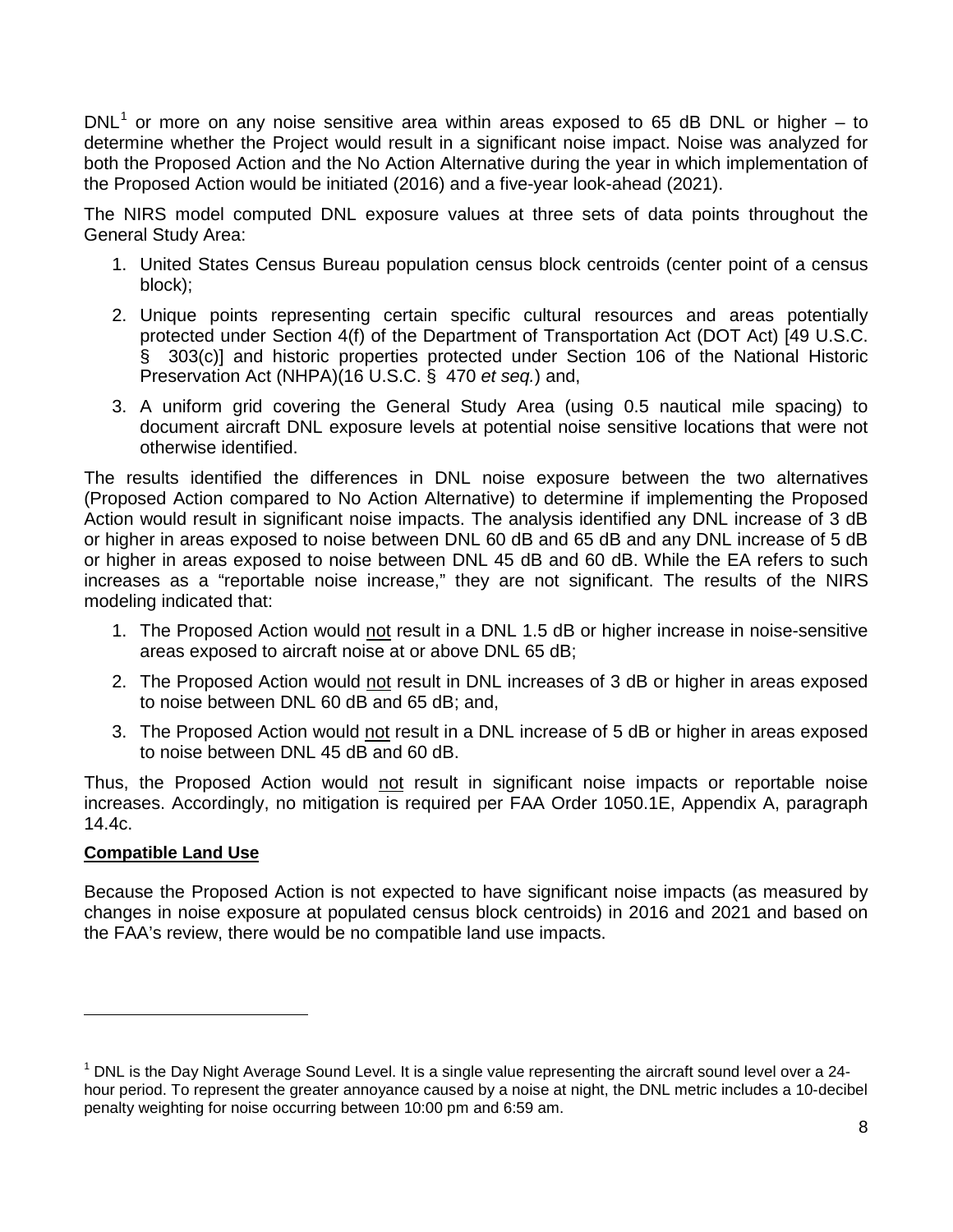# **Department of Transportation Act, Section 4(f)**

The FAA identified 7,422 resources, which includes National Park Service (NPS) properties, within the General Study Area that had the potential to qualify for protection under Section 4(f) of the DOT Act. No land acquisition, construction, or other ground disturbance activities would occur under the Proposed Action; therefore, the Proposed Action would not physically use any potential Section 4(f) resources. The focus of the evaluation of potential Section 4(f) resources was adverse impacts that have the potential to result in a constructive use.

As noted under "Noise" above, the FAA's noise modeling included areas potentially protected under Section 4(f). No potential Section 4(f) resources located in areas exposed to DNL 65 dB or higher would experience a significant increase of DNL 1.5 dB or higher. The Proposed Action would not cause reportable increases of DNL 3 dB or higher in areas exposed to noise between DNL 60 dB and 65 dB or DNL 5 dB or higher in areas exposed to noise between DNL 45 dB and DNL 60 dB.

Under FAA Order 1050.1E, a significant impact would occur when a proposed action either involves more than a minimal physical use of a Section 4(f) resource or would result in a "constructive use" substantially impairing the 4(f) property. Because the Proposed Action would not result in either a physical or constructive use of Section 4(f) resources, there would be no significant impacts on those resources.

#### **Historical and Cultural Resources**

Section 106 of the National Historic Preservation Act (NHPA) requires the FAA to consider the effects of its undertakings on properties listed or eligible for listing in the National Register of Historic Places (NRHP). In assessing whether an undertaking such as the Proposed Action affects a property listed or eligible for listing on the NRHP, the FAA must consider both direct and indirect effects. Direct effects include the physical removal or alteration of an historic resource. Indirect effects include changes in the environment of the historic resource that could substantially alter the characteristics that made it eligible for listing on the NRHP. Such changes could include changes in noise exposure and visual impacts.

To assess the potential indirect effects of the Proposed Action on historic resources, an Area of Potential Effects (APE) was defined. Federal regulations define the APE as the geographic area or areas within which an undertaking may directly or indirectly cause alterations in the character or use of historic properties, if any such properties exist. The APE for the Southern California Metroplex was defined as sharing the same boundaries as the General Study Area. A total of 760 historic resources and 60 tribal properties were identified within the General Study Area. Their locations are shown on Exhibit 4-5 in Chapter 4 of the EA.

No land acquisition, construction, or other ground disturbance activities would occur under the Proposed Action; therefore, the Proposed Action would not directly (i.e., physically) affect any historical, architectural, archaeological, or cultural resources. The assessment focused on the potential for indirect adverse effects to historic and cultural resources that may result from changes in air traffic routes, such as aircraft noise and visual impacts. Based on the modeled results for the unique grids and General Study Area uniform grids, no historically, architecturally, or culturally significant properties located in the area exposed to DNL 65 dB or higher would experience a significant increase of DNL 1.5 dB or higher. Furthermore, the Proposed Action would not cause reportable noise increases of DNL 3 dB or higher in areas exposed to noise between DNL 60 dB and 65 dB, or DNL 5 dB or higher in areas exposed to noise between DNL 45 dB and DNL 60 dB.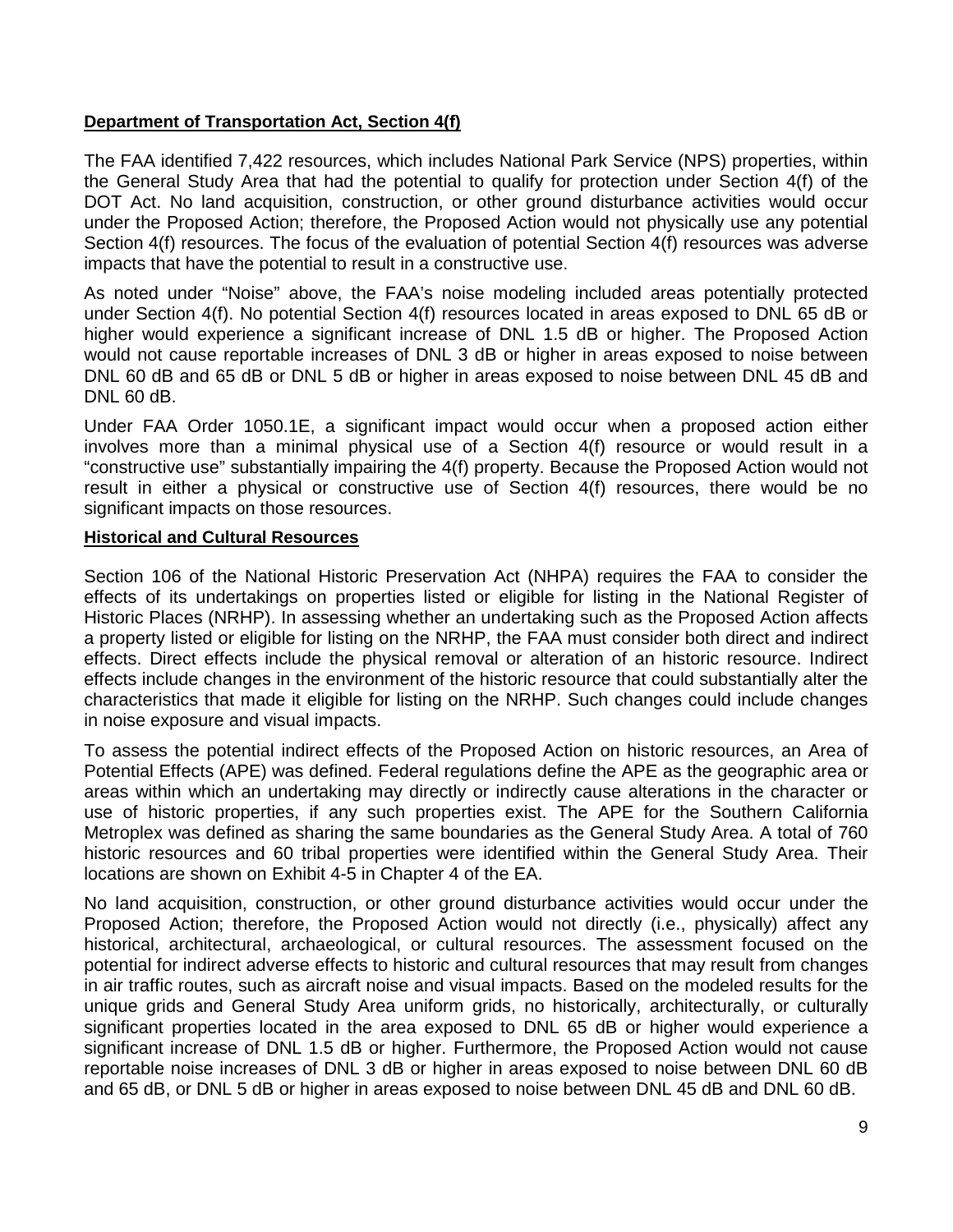According to FAA Order 1050.1E, Appendix A, the visual sight of aircraft, aircraft contrails, or aircraft lights at night, particularly at a distance that is not normally intrusive, should not be assumed to constitute an adverse impact. Changes in aircraft routes associated with the Proposed Action would generally occur at altitudes above 3,000 feet AGL; therefore, the visual sight of aircraft and aircraft lights would not be considered intrusive, and the Proposed Action would not result in significant visual impacts. Therefore, the Proposed Action would not adversely affect the property's historic, architectural, or cultural significance through introduction of a visual feature that would diminish the integrity of the setting.

The FAA determined that under the meaning of 36 C.F.R. § 800.5(a), *Protection of Historic Properties*, the Proposed Action would not have an "adverse effect" on historic resources. In accordance with Section 106 of the NHPA, written concurrence of FAA's determination was obtained from the California State Historic Preservation Officer (SHPO) with both the definition of the APE, the proposed methodology for determining potential effects, and the finding of no adverse effects. Letters concurring with the proposed APE and methodology as well as the FAA's finding of no adverse effect can be found in Appendix A to the EA.

The FAA sent letters defining the APE and seeking concurrence on the proposed methodology for determining potential effects, as well as a copy of the EA and request for concurrence on the FAA's findings to Tribal Historical Preservation Officers (THPOs). Of the 30 tribes consulted, the FAA received four responses related to concurrence request on APE and methodology, and one response concurring with the FAA's finding of no adverse effects. The concurrence letter can be found in Appendix A to the EA. Regarding the remaining THPOs, no further responses were provided to the FAA after the end of the 30 calendar day review period following their receipt of FAA's request for concurrence with its findings of no adverse effect. Accordingly, in compliance with 36 C.F.R. § 800.5(c)(1), the FAA shall be able to carry out the Project as long as the findings are documented.

### **Wildlife (Avian and Bat Species) and Migratory Birds**

The greatest potential for impacts to wildlife species related to air traffic procedure changes would result from wildlife strikes on avian and bat species at altitudes below 3,000 feet AGL. The FAA's Wildlife Strike Database provides strike information that is reportable by airport, including species struck, height of strike, and type and extent of aircraft damage. Table 5-4 in Chapter 5 of the EA provides a summary of wildlife strikes reported by Study Airports between 1990 and September 2014. In total, 2,899 records provide strike altitude for incidents involving birds and bats. Of these, a total of 2,584 reported strikes (89 percent of all strikes) occurred at altitudes below 3,000 feet. Only 11 percent of bird/bat strikes (317 of 2,899 total records) occurred at altitudes above 3,000 feet AGL. The decline in the number of strikes reported above 3,000 feet AGL indicates that there is less likelihood of bird/bat strikes at these altitudes. Under the Proposed Action, the majority of changes to proposed flight paths would occur above 3,000 feet AGL, and no significant changes to arrival and departure corridors below 3,000 feet AGL compared to existing corridors. In addition, under the Proposed Action, the FAA anticipates increased use of the narrower arrival and departure corridors associated with the RNAV procedures. As narrower corridors would reduce the area in which RNAV equipped aircraft operate, the Proposed Action would not be expected to result in increased impacts to avian and bat species when compared to the No Action Alternative. Therefore, there would be no significant impacts to avian and bat species under the Proposed Action compared with the No Action Alternative. The FAA has determined that the Proposed Action is not likely to adversely affect any federally-listed species for 2016 or 2021.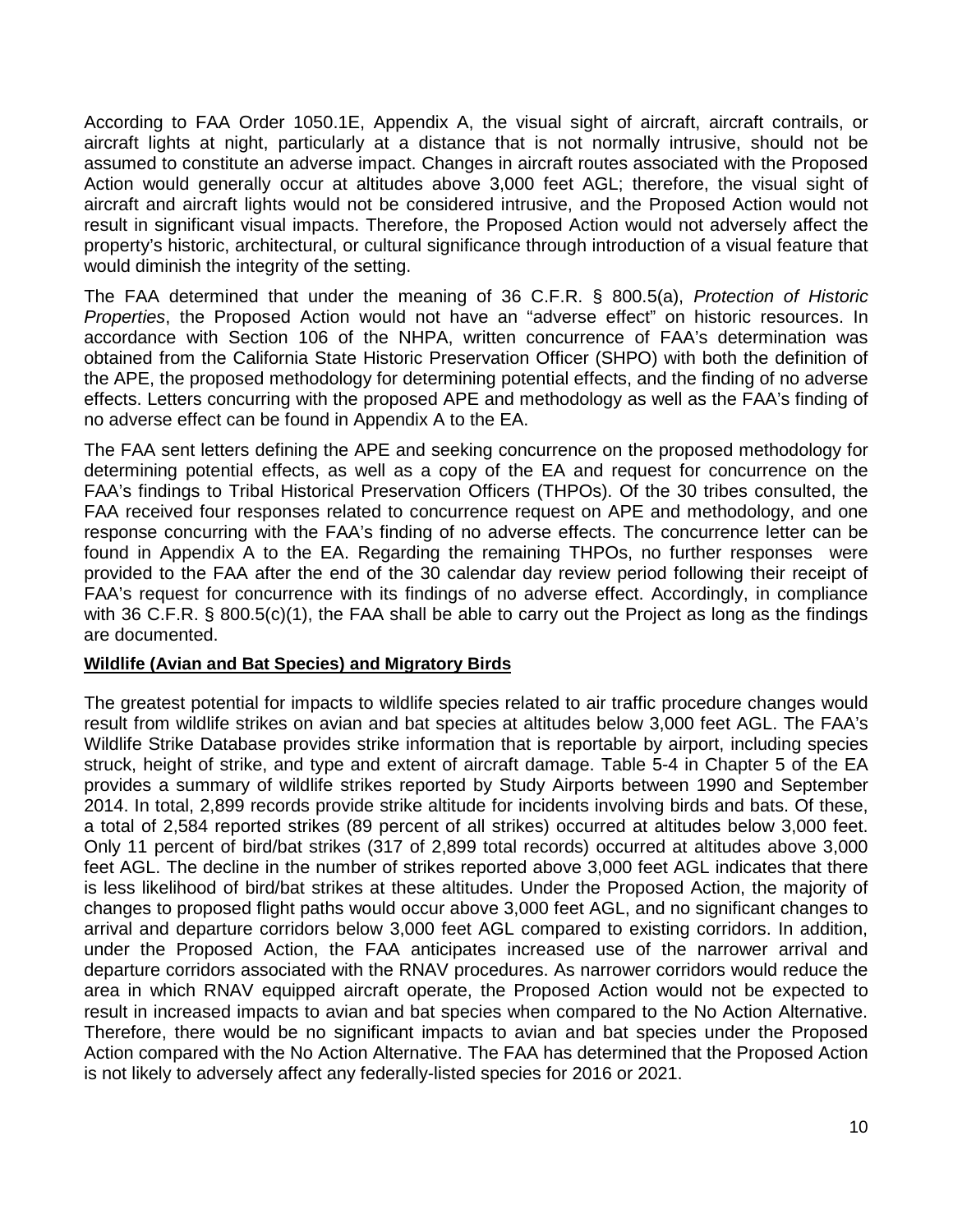## **Environmental Justice**

Under the Proposed Action, no areas within the General Study Area, including minority and/or lowincome communities, would experience a change in noise exposure or other relevant impact category, (such as air quality, hazardous materials, and water quality) that would exceed applicable thresholds of significance. The Proposed Action would not affect low income or minority populations at a disproportionately higher level than other population segments. Therefore, no adverse direct or indirect effects would occur to any environmental justice populations within the General Study Area under the Proposed Action for 2016 and 2021.

## **Energy Supply**

Under the Proposed Action, the optimized air traffic routes would improve the efficiency of air traffic routes and operations, including continuous climb-outs and optimized descents, where possible. However, aircraft fuel consumption would increase slightly compared with the No Action Alternative.

Aircraft fuel burn is considered a proxy for determining whether the Proposed Action would have a measurable effect on local energy supplies, when compared with the No Action Alternative. The FAA's NIRS model calculates aircraft-related fuel burn as an output along with calculating aircraft noise exposure. NIRS modeling indicated that slightly more fuel would be burned under the Proposed Action in comparison with the No Action Alternative (an increase of approximately 11 metric tons (MT) or 0.41 percent in the first year of implementation (2016) and approximately 13 MT or 0.44 percent in the five-year look-ahead year (2021). Given these relatively small increases, when compared with the No Action Alternative, the Proposed Action would not adversely affect local fuel supplies. Therefore, there would be no significant impact to energy supply that would exceed available or future supplies of energy.

# **Air Quality**

The Proposed Action would not change the number of aircraft operations compared with the No Action Alternative. Although the Proposed Action would result in more efficient air traffic routes and operations, there would be a slight increase in emissions when compared with the No Action Alternative. The slight increase in fuel burn (as reported above for "Energy Supply") was used as an indicator that the Proposed Action would result in a slight increase in emissions from aircraft operations compared with the No Action Alternative. However, the Proposed Action is presumed to conform to the State of California's State Implementation Plan (SIP) for ozone  $(O_3)$ , Carbon Monoxide (CO), Nitrogen Dioxide (NO2),  $PM_{10}$ , and  $PM_{2.5}$ . Implementation would not cause or contribute to a new violation of the National Ambient Air Quality Standards (NAAQS), worsen an existing violation, or delay meeting the NAAQS.

# **Climate**

Although there are no federal standards for aviation-related greenhouse gas emissions, the CEQ has indicated that climate should be considered in NEPA analyses. Greenhouse gas emissions were quantified in terms of carbon dioxide equivalent  $(CO<sub>2</sub>e)$ , which was calculated by multiplying the number of gallons of fuel projected to be burned under both the Proposed Action and the No Action Alternative by the  $CO<sub>2</sub>e$  associated with each gallon of fuel burned (9.7438 kg of  $CO<sub>2</sub>e$ ). Based on the fuel burn values reported in the EA,  $CO<sub>2</sub>e$  emissions would increase slightly with implementation of the Proposed Action compared with the No Action Alternative (approximately 35 MT or 0.41 percent more in the first year of implementation [2016] and approximately 42 MT or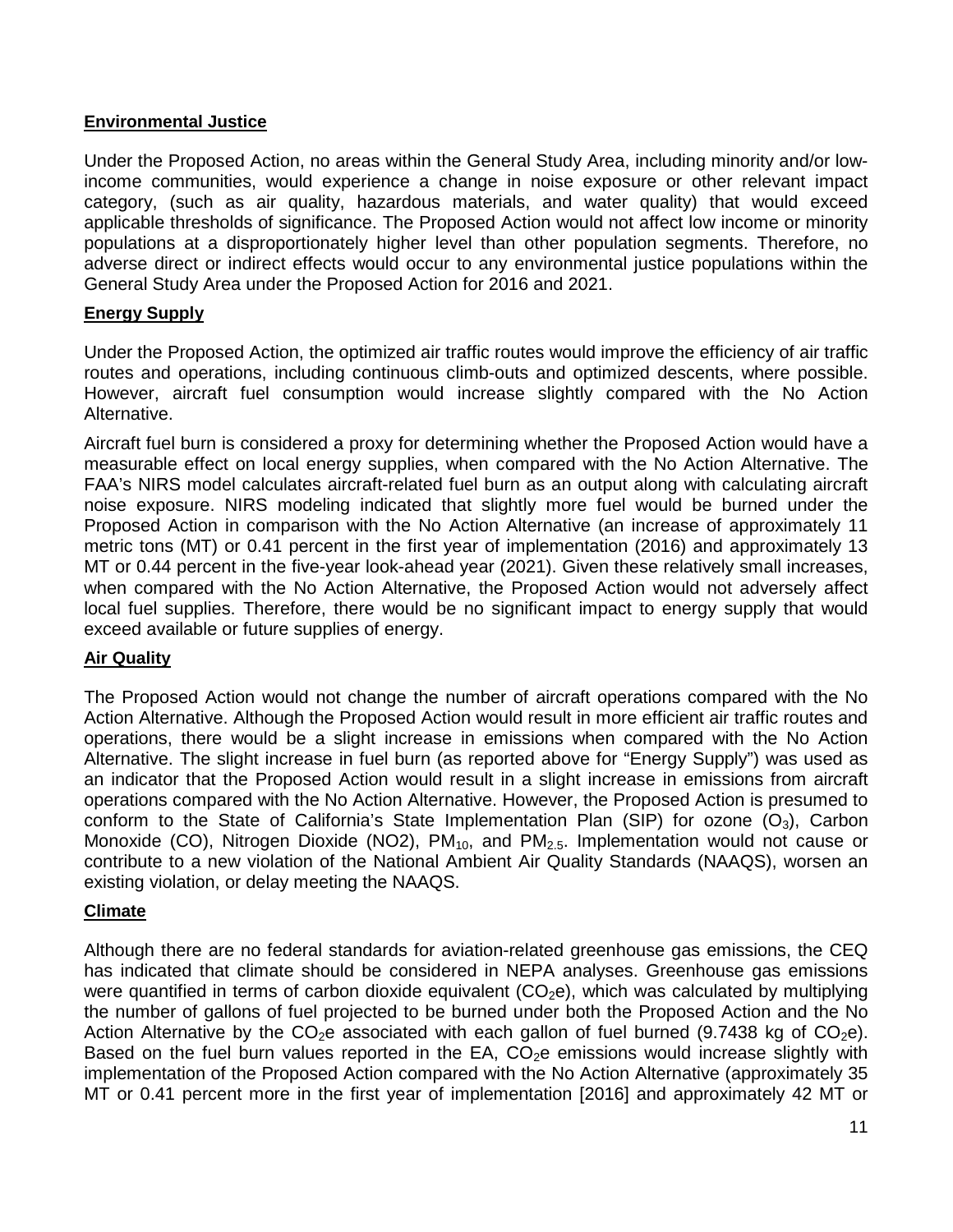0.44 percent more in the five-year look-ahead year [2021]). Although fuel burn would increase slightly under the Proposed Action as compared to the No Action Alternative, no significant impacts to the climate would be anticipated.

# **Cumulative Impacts**

NEPA implementing regulations define cumulative impacts as the incremental impact of the action when added to the impacts of other past, present, and reasonably foreseeable future actions regardless of the agency, federal or nonfederal, undertaking such actions. Cumulative impacts can result from individually minor, but collectively significant, actions taking place over a period of time. A summary of past, present, and reasonably foreseeable future actions that were considered is provided in Table 5-7 in Chapter 5 of the EA.

Due to the nature of the Proposed Action (i.e., the lack of land disturbance or construction activities), only past, present, and reasonably foreseeable future actions with direct or indirect effects on aircraft flight patterns within the General Study Area were considered. Therefore, projects considered under the cumulative impact analysis were primarily limited to airfield projects, specifically projects that directly affect or involve runways and modifications to parallel taxiways. Because there was an increase in emissions under the Proposed Action when compared to the No Action Alternative, the FAA considered potential cumulative impacts for three categories: Energy Supply (Aircraft Fuel), Air Quality, and Climate. Consideration was given to the potential of the Proposed Action, with other identified past, present, and reasonably foreseeable future actions, to contribute cumulatively to impacts within these categories. Detailed discussion of the cumulative impact analysis with respect to energy supply, air quality, and climate is presented in Section 5.10.3 of the EA. Based on that analysis, the FAA does not expect the Proposed Action to result in significant cumulative impacts.

# **Mitigation**

Thresholds of significance for any environmental impact category would not be exceeded due to the Proposed Action; therefore, no mitigation is being proposed as part of this Project.

# **Other Considerations**

The Proposed Action involves air traffic control routing changes for airborne aircraft only. The United States Government has exclusive sovereignty of airspace in the United States [49 U.S.C. Section 40103(a)]. Congress has provided extensive and plenary authority to the FAA concerning the efficient use and management of the navigable airspace, air traffic control, air navigation facilities, and the safety of aircraft and persons and property on the ground [49 U.S.C. Sections 40103(b)(l) and (2)]. To the extent applicable, and as there are no significant impacts under noise or compatible land use, the Proposed Action is consistent with the plans, goals, and policies for the area and with the applicable regulations and policies of federal, state, and local agencies.

# **VIII. AGENCY AND PUBLIC INVOLVEMENT**

Public involvement and early consultation process began with the initiation of the preparation of the EA. The FAA distributed an early notification letter to 252 federal, state, and local agencies, Study Airport representatives, and elected officials, as well as to 30 Native American tribes on January 14, 2014. A legal notice was placed in five major newspapers covering the General Study Area on January 21, 2014, and a website was developed:

www.http://metroplexenvironmental.com/socal\_metroplex/socal\_introduction.html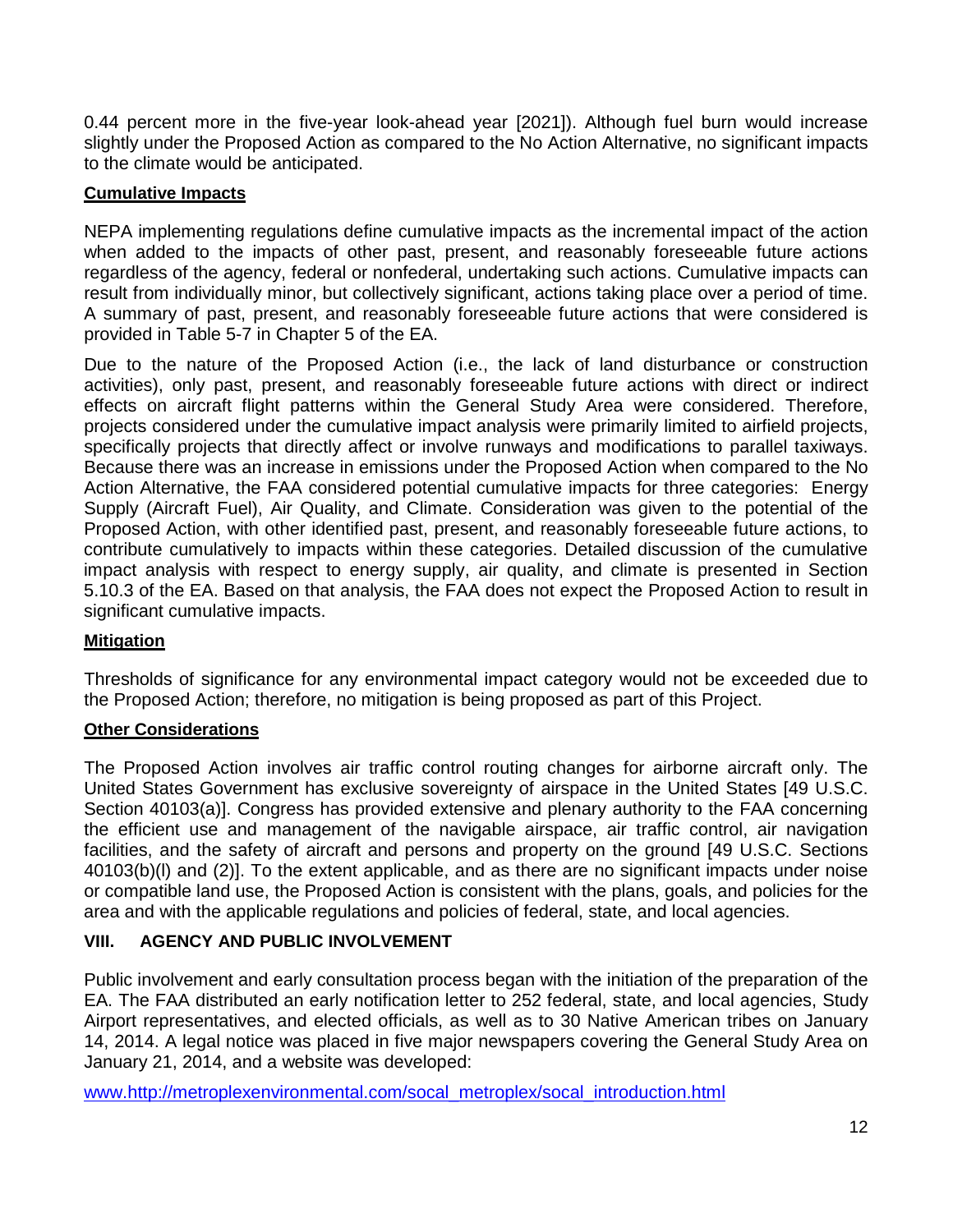The FAA provided the web address in the public notices as well as the letters to agencies and elected representatives. Copies of the notification letter, legal notice, and comments responding to these are provided in Appendix A of the EA.

The FAA distributed government-to-government consultation notification letters on September 24, 2014 inviting Indian tribal governments to an informational meeting related to the SoCal Metroplex Project and the EA. This meeting was intended to initiate government-to-government consultation and provide tribal governments with an overview of the Project and project timelines. The meetings were held in Escondido, El Cajon, and Cathedral City, California, October 28-30, 2014. The FAA continued consultation with tribal governments who requested additional information and meetings.

On October 24, 2014, the FAA mailed invitations to elected officials and representatives from public agencies to attend an informational briefing to discuss the EA being prepared for the SoCal Metroplex Project. The briefing was intended for key governmental officials/agencies to learn about the Project and advise the FAA of any issues, concerns, policies, or regulations that they may have regarding the environmental analysis. Briefings were held November 18-20, 2014 in Ventura, Burbank, and Los Angeles, California and December 9-11, 2014 in San Diego, Palm Desert, and Costa Mesa, California.

On February 24, 2015, the FAA mailed an initial consultation letter to both the SHPO for the State of California, and the THPOs presiding over tribal lands and sites located within the General Study Area. The purpose of this letter was to initiate consultation under Section 106 of the NHPA for the SoCal Metroplex Project. The letter defined the proposed APE and presented the proposed methodology for assessing the potential effects of the Proposed Action to historic and cultural resources within the proposed APE that are listed or eligible to be listed on the National Register of Historic Places (NRHP). In addition, the FAA requested, pursuant to 36 C.F.R. § 800.4, SHPO and THPO concurrence with the proposed APE and potential adverse effects criteria, along with any additional information they had pertaining to properties eligible for listing on the NRHP. The State of California SHPO responded March 6, 2015 indicating concurrence with the proposed APE and methodology. The FAA received four THPO responses. One indicated concurrence, and three involved follow-up consultation, which led to one THPO issuing written concurrence and one THPO issuing verbal concurrence with the FAA's findings of no adverse effects. The FAA did not receive any further responses from other THPOs.

The Draft EA was released on June 10, 2015. The FAA updated the Project website to reflect the release of the EA, which included the entire EA available electronically, and email/postal addresses to send comments during the public comment review period. The FAA published notice of availability of the EA in five major newspapers. Hard copies of the EA were made available to eight libraries and digital copies were made available to 40 libraries throughout the General Study Area.

The FAA sent a letter and email to 386 federal, state, and local agency and Study Airport representatives to update them on the status of the Project, advise them of the release of the draft EA (including the Project's web address), and to solicit comments. The FAA also sent governmentto-government notification to 30 Native American tribes. The names and addresses of parties who received notification of availability are listed in Appendix A to the EA.

The FAA sent Section 106 consultation letters to the State of California SHPO and tribe-designated THPOs requesting review of the EA Section 106 findings and reply with concurrence with the FAA's finding of no adverse effects or otherwise to present their potential concerns. The FAA invited elected officials, tribal representatives, and Study Airport management to an informational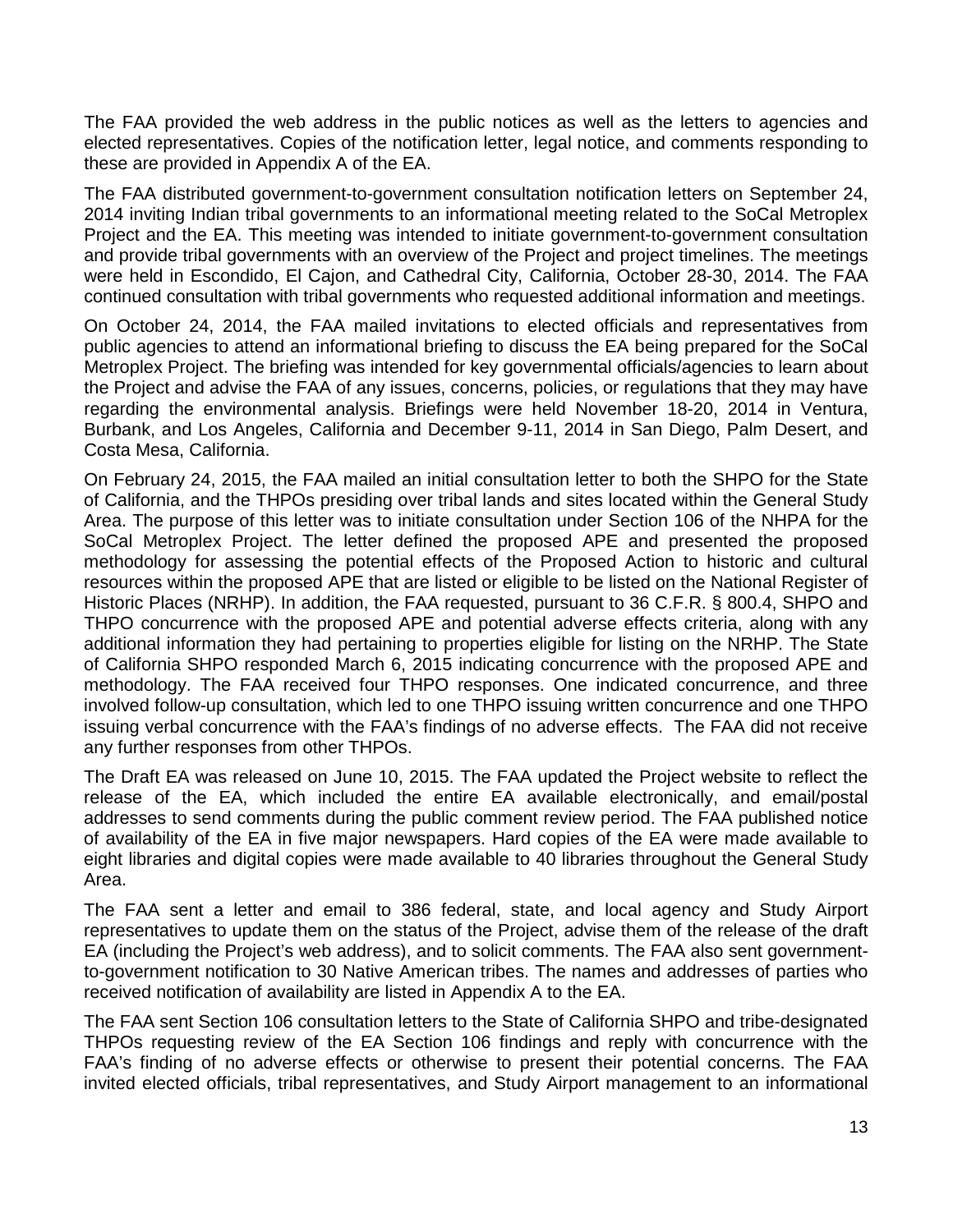briefing on the EA, which was held on June 10, 2015, the same day the EA was released. Information shared with those who attended was posted on the Project website on June 19, 2015.

Eleven public workshops were held between June  $16<sup>th</sup>$  and July  $1<sup>st</sup>$ , 2015 in Santa Ana, Santa Monica, Los Angeles, San Diego, Palm Springs, Torrance, Long Beach, Ontario, Ventura, Santa Barbara, and Burbank, California. As the public workshops were completed, the FAA posted all information boards presented at the workshops.

Based on numerous requests to extend the comment period by members of the public and elected representatives, the FAA extended the EA document comment period an additional 60 days (to September 8, 2015) on July 9, 2015. Notice was distributed electronically via an email "E-Blast" to elected representatives, agencies, Study Airport representatives, and Native American tribes, and a legal notice was published in six English-language and five Spanish-language.

With the extended public comment period set to end September 8, 2015, the FAA offered another opportunity for government officials to learn about the SoCal Metroplex Project. The FAA invited state, county, and local elected representatives and governments to an informational briefing on September 1, 2015 and presented an overview of the SoCal Metroplex Project. Individuals were sent an email invitation on August 26, 2015. A list of representatives and officials invited is in Appendix A to the EA. The briefing took place on September 1, 2015 at the FAA's Western-Pacific Region Offices located in Hawthorne, California. Attendees were also provided a web conference connection if they could not attend in person.

Following multiple requests, the FAA posted supplemental information intended to assist the public, elected representatives, and agencies to arrive at a better understanding of the Proposed Action procedures and noise analysis results at locations throughout the General Study Area. The supplemental information included both the future year No Action and Proposed Action procedure design routes, NIRS noise model flight tracks, flight corridors based on those flight tracks used in Exhibits 3-7 and 3-8 in Chapter 3 of the EA, and No Action/Proposed Action DNL grid point results depicted in Google Earth. In addition, the FAA made available on the Project website the Terminal Area Route Generation, Evaluation, and Traffic Simulation (TARGETS) procedure design packages, which provide all the design detail (e.g., route, altitude restrictions, waypoint latitude/longitude, and speed restrictions) for each Proposed Action procedure.

On September 8, 2015 the FAA extended the public comment period an additional 30 days to October 8, 2015. Notice of the extension was provided in the same manner as the first comment period extension. The public comment period ran for a total of 120 days, from June 10, 2015 until October 8, 2015.

During the EA public comment period, several local, state, and federal elected representatives and Study Airport leadership requested additional briefings by the FAA. The FAA conducted 33 informational briefings with local, state, and federal elected representatives, Study Airport staff, Study Airport noise advisory committees, and planning groups, as requested, between June 10, 2015 and May 13, 2016. The FAA provided more details related to the Proposed Action procedures over areas of concern as well as information related to existing flight patterns as they compare to the Proposed Action procedures. A list of the briefings can be found in Section A.11.1 in Appendix A of the EA.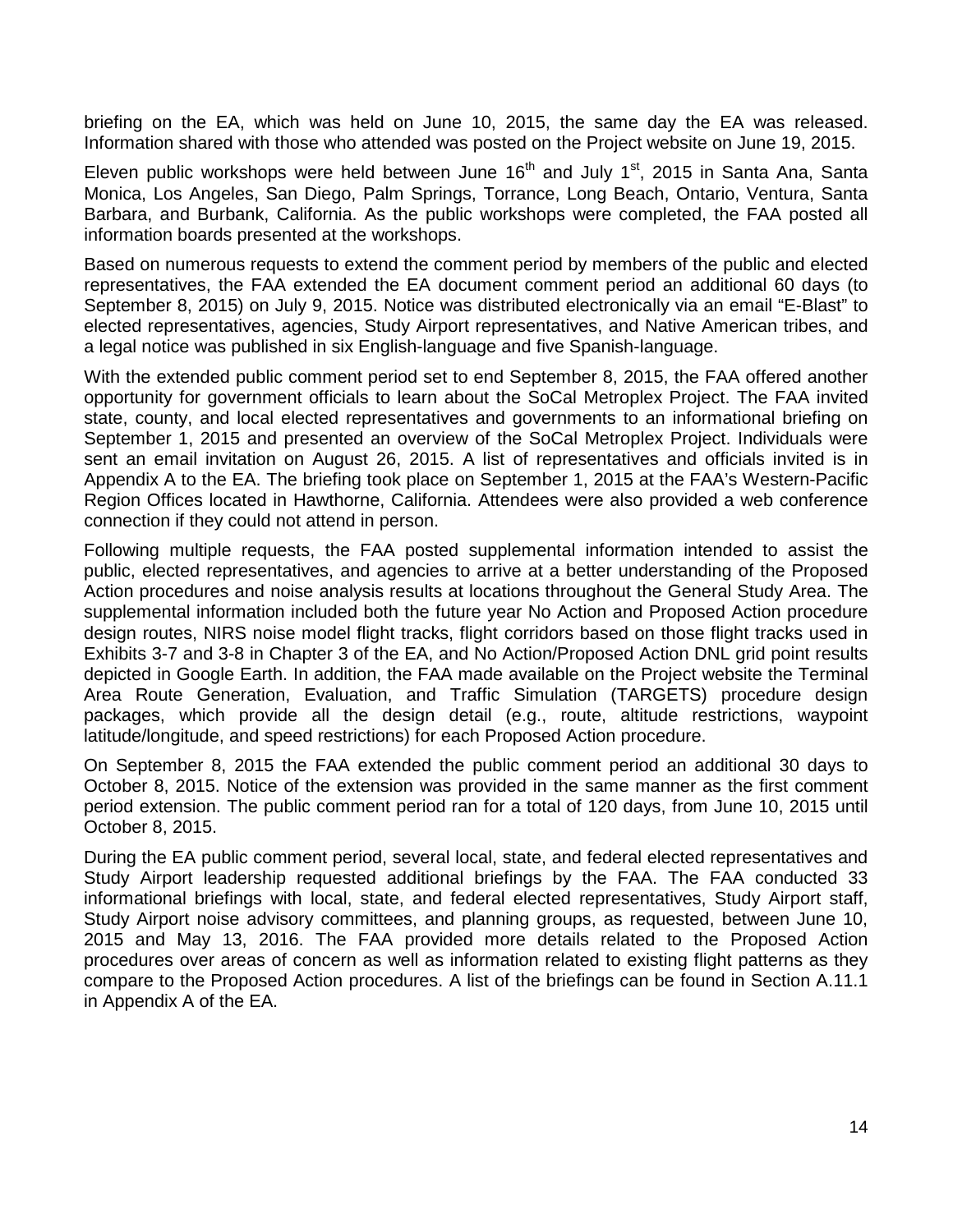## **IX.THE AGENCY'S FINDINGS**

# **A. The SoCal Metroplex Project will ensure the safety of aircraft and the efficient use of airspace [49 U.S.C. § 40103(b)].**

The Federal Aviation Act of 1958 gives the Administrator the authority and responsibility to assign by order or regulation the use of the navigable airspace in order to ensure the safety of aircraft and the efficient use of the airspace. In its continuous effort to ensure safety of aircraft and improve the efficiency of transit through the navigable airspace, the FAA will create or modify Standard Instrument Departure Procedures (SIDs), Standard Terminal Arrival Routes (STARs), Required Navigation Performance (RNP) approaches, and Global Positioning Satellite (GPS) approach procedures in the Southern California Metroplex. The Project will enhance the efficiency of the airspace in the Southern California Metroplex by creating more efficient air traffic routes and more predictable ground and vertical paths through the limited airspace in the Southern California Metroplex. This Project will allow the FAA to begin to achieve its NextGen goals.

In deciding to implement the Proposed Action, the FAA carefully evaluated both the Proposed Action and the No Action Alternatives. The No Action Alternative would do nothing to improve the efficiency of the airspace nor would it address any of the three key causal factors for airspace efficiency. The No Action Alternative would not further the Agency's goal in transitioning to NextGen.

# **B. This Project does not involve the use of any historic sites or other properties protected under Department of Transportation Act Section 303(c), also known as Section 4(f) or under the National Historic Preservation Act.**

The Project does not involve any physical development or modification of facilities and therefore no actual, physical use of resources protected under Section 4(f) of the Department of Transportation Act or Section 106 of the National Historic Preservation Act would result. The Project would also not result in a constructive use of any protected property because it would not cause increases in noise sufficient to impair the value of those resources.

The Project would not cause an adverse effect on historic resources listed on or eligible for listing on the National Register of Historic Places. This determination is based on consultation under Section 106 of the National Historic Preservation Act with the State Historic Preservation Officer for the State of California and designated Tribal Historic Preservation Officers for tribal lands located within the General Study Area.

# **C. Clean Air Act, Section 176 (c)(1) Conformity Determination (42 U.S.C. § 7506(c)).**

The Project is an air traffic control activity that adopts approach and departure procedures for air operations. It is presumed to conform under 72 Fed. Reg. 41565 (July 30, 2007). The Project would not result in the development of physical facilities nor would it result in or induce an increase in operational capacity in the study area. Detailed analysis was not necessary to conclude that the Project conforms to the purposes of the SIP for the State of California. The Project will not cause a new violation of the NAAQS, worsen an existing violation, or delay meeting the standards of the NAAQS in the study area.